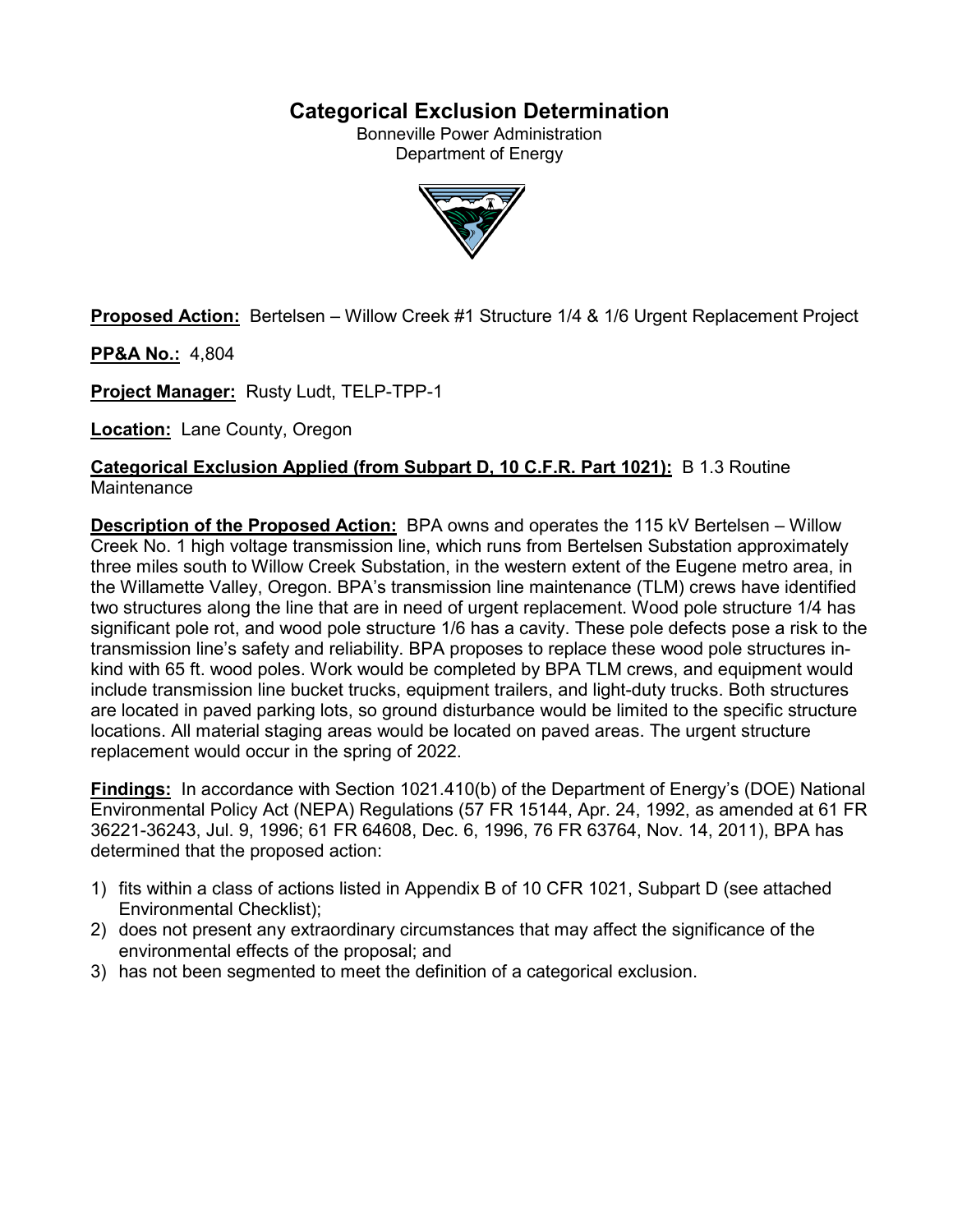Based on these determinations, BPA finds that the proposed action is categorically excluded from further NEPA review.

/s/ *Aaron Siemers* Aaron Siemers, EPR-4 Environmental Protection Specialist

Concur:

/s/ *Sarah T. Biegel* Date: **April 27, 2022** NEPA Compliance Officer

Attachment(s): Environmental Checklist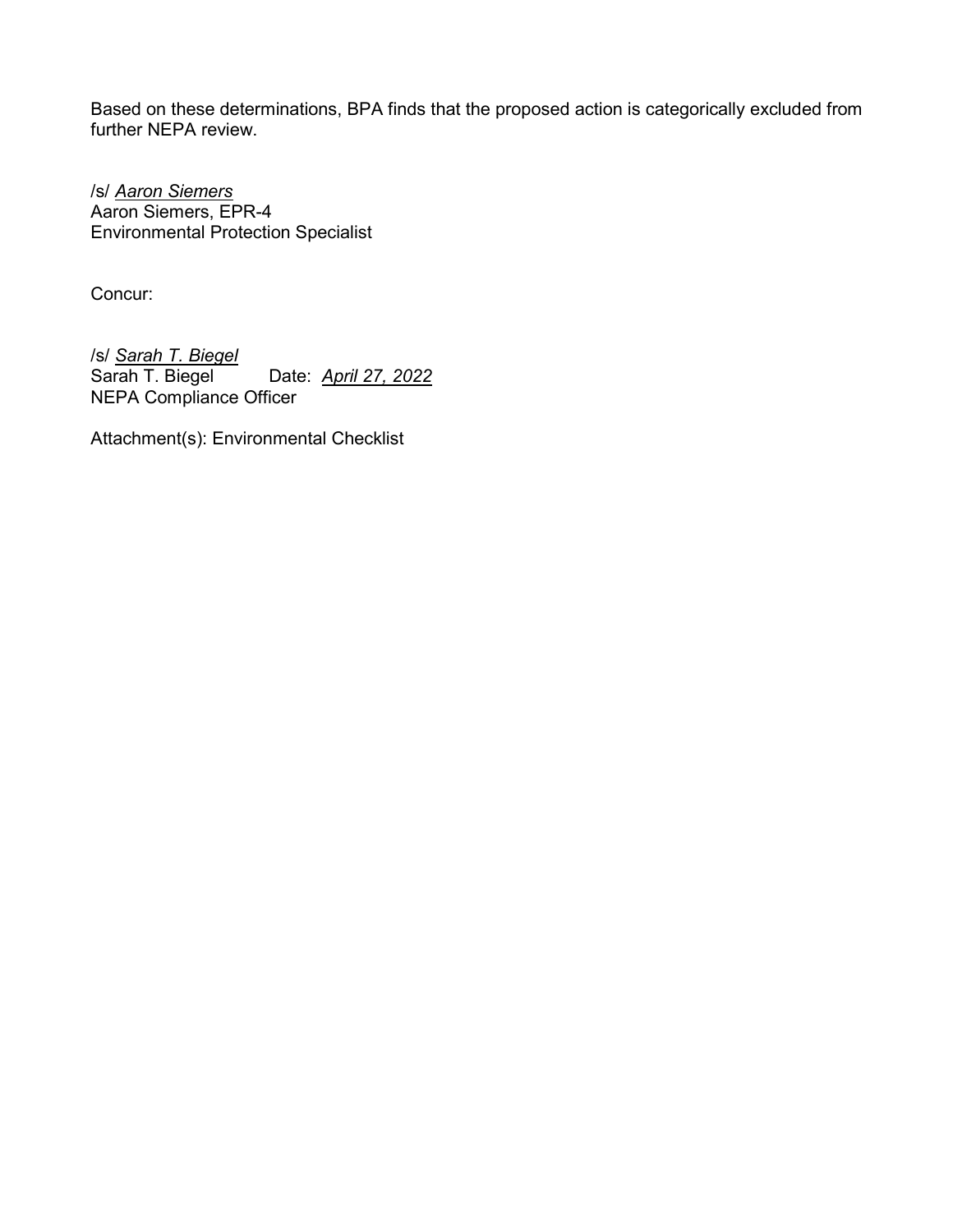# **Categorical Exclusion Environmental Checklist**

This checklist documents environmental considerations for the proposed project and explains why the project would not have the potential to cause significant impacts on environmentally sensitive resources and would meet other integral elements of the applied categorical exclusion.

**Proposed Action:** Bertelsen – Willow Creek #1 Structure 1/4 & 1/6 Urgent Replacement Project

# **Project Site Description**

The Bertelsen-Willow Creek #1 transmission line runs along the western extent of the City of Eugene metro area, in the Willamette Valley, OR. The topography is relatively flat, with fertile soils. Historically, the region grew forests of ash, black cottonwood, alder, and big leaf maple in the flood plain of the Willamette River and its tributaries. Today, most of the land has been converted to agricultural, rural residential, sub-urban, and urban development.

In the project location, the Bertelsen-Willow Creek #1 line shares the transmission corridor with the Eugene-Alvey No. 2 line. The Bertelsen-Willow Creek #1 line is supported by wood pole structures, and the Eugene-Alvey No. 2 line is supported by steel monopoles. The corridor is approximately 150 ft. wide. The transmission corridor runs through suburban, light industrial, and commercial land use. Structure 1/4 is located in a parking lot of a commercial building, and structure 1/6 is located in a planting strip within a parking lot of a different commercial building.

# **Evaluation of Potential Impacts to Environmental Resources**

## **1. Historic and Cultural Resources**

Potential for Significance: No

Explanation: BPA archaeological staff have review the project scope and location and determined that the undertaking does not have the potential to cause effect to historic properties.

## **2. Geology and Soils**

Potential for Significance: No

Explanation: The new wood pole structures 1/4 and 1/6 would be installed in the same locations as the existing wood pole structures. No significant excavation of soil or rock is anticipated.

#### **3. Plants (including Federal/state special-status species and habitats)**

Potential for Significance: No

Explanation: No ground disturbance is planned outside of the immediate wood pole locations. Some standard commercially available landscaping bushes and plants near structure 1/6 in the parking lot planting strip would be removed. No special-status state-listed plant species would be impacted by project activities.

Per Section 7 of the Endangered Species Act, BPA obtained an official species list for the project area from the U.S. Fish and Wildlife Service on April 26, 2022. BPA determined that the project would have "No Effect" on Kincaid's lupine and Willamette daisy.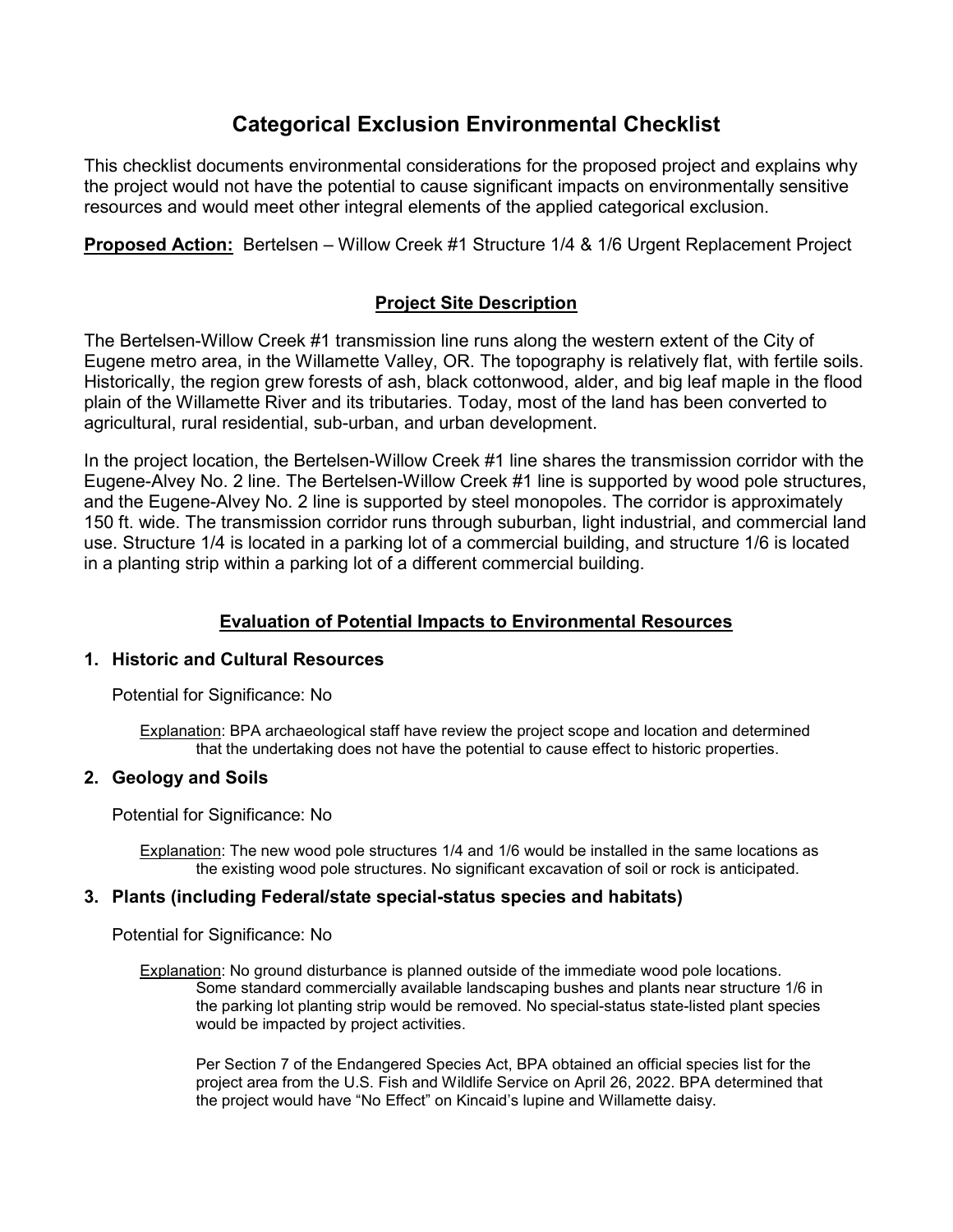## **4. Wildlife (including Federal/state special-status species and habitats)**

Potential for Significance: No

Explanation: Given the project location, the project would not significantly increase disturbance to wildlife beyond typical background levels. No special-status species, including state-listed species, would be impacted by the project activities.

Per Section 7 of the Endangered Species Act, BPA obtained an official species list for the project area from the U.S. Fish and Wildlife Service on April 26, 2022. BPA determined that the project would have "No Effect" on marbled murrelet, northern spotted owl, streaked horned lark, Fender's blue butterfly, Taylor's checkerspot, and the candidate species monarch butterfly.

No designated critical habitat is present in the project area.

## **5. Water Bodies, Floodplains, and Fish (including Federal/state special-status species, ESUs, and habitats)**

Potential for Significance: No

Explanation: No waterbodies are present in or near the project area.

## **6. Wetlands**

Potential for Significance: No

Explanation: No wetlands are present in or near the project area.

## **7. Groundwater and Aquifers**

Potential for Significance: No

Explanation: Excavation on the project would not occur at depths that would impact groundwater or aquifers.

#### **8. Land Use and Specially-Designated Areas**

Potential for Significance: No

Explanation: Except for short-term impacts during the actual pole replacement construction work, current land use, which consists of commercial building parking, would not be impacted by the project. The project is not located in a specially-designated area.

## **9. Visual Quality**

Potential for Significance: No

Explanation: The project consists of replacement in-kind of wood pole transmission structures, and therefore, would not impact the existing visual profile of the area.

#### **10. Air Quality**

Potential for Significance: No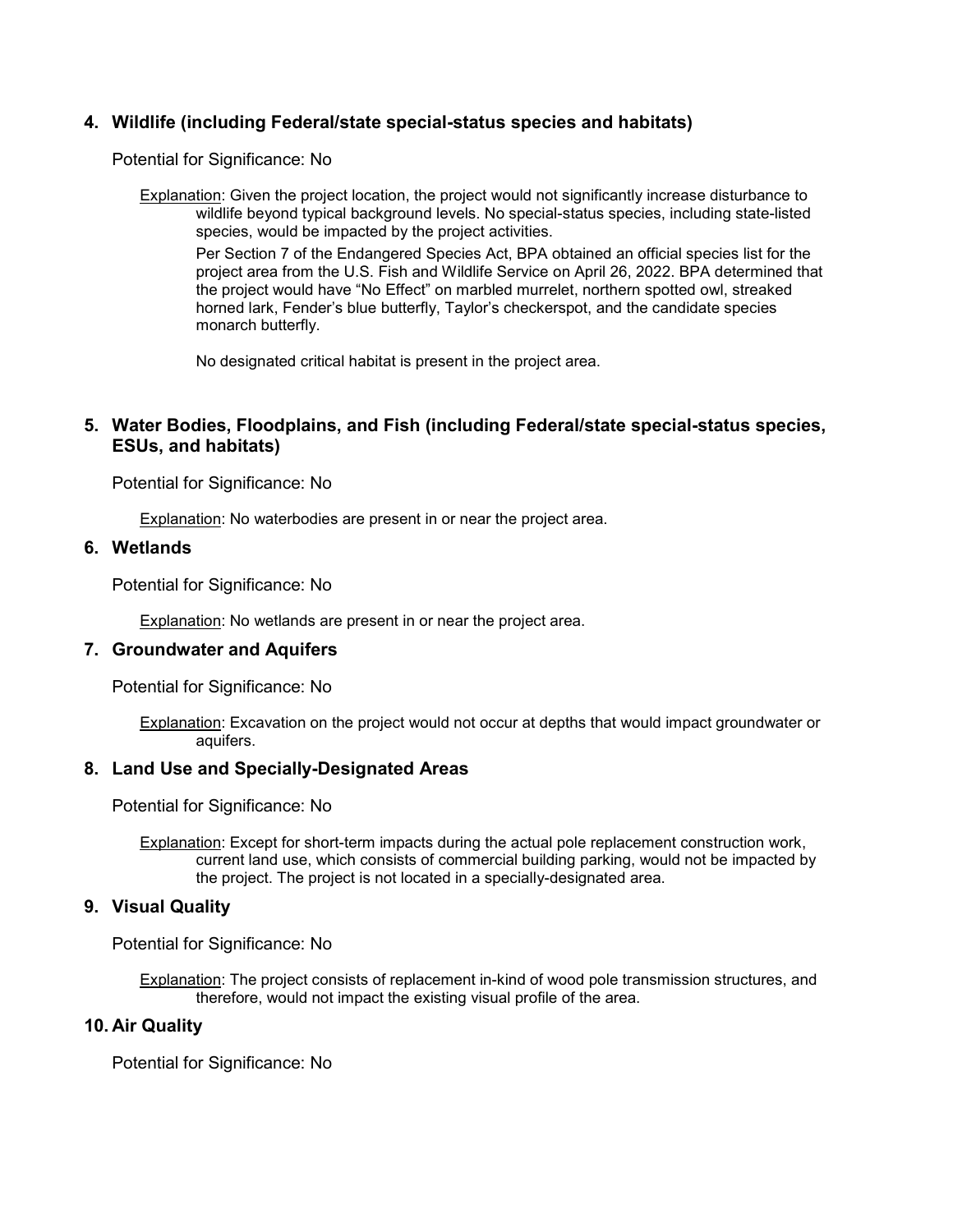Explanation: During construction, some short term, relatively insignificant impacts to air quality would occur due to vehicle use.

#### **11. Noise**

Potential for Significance: No

Explanation: During construction, short term, ambient noise levels may rise due to work at the structure sites. Noise increase would be temporary and relatively insignificant.

#### **12. Human Health and Safety**

Potential for Significance: No

Explanation: BPA's TLM crews would follow all standard safety practices prior to and during work on the transmission line, including a pre-construction job hazard analysis and safety meeting. Replacement of the two structures would reduce risk to the safety and reliability of the Bertelsen-Willow Creek #1 transmission line.

## **Evaluation of Other Integral Elements**

The proposed project would also meet conditions that are integral elements of the categorical exclusion. The project would not:

**Threaten a violation of applicable statutory, regulatory, or permit requirements for environment, safety, and health, or similar requirements of DOE or Executive Orders.**

Explanation: N/A

**Require siting and construction or major expansion of waste storage, disposal, recovery, or treatment facilities (including incinerators) that are not otherwise categorically excluded.**

Explanation: N/A

**Disturb hazardous substances, pollutants, contaminants, or CERCLA excluded petroleum and natural gas products that preexist in the environment such that there would be uncontrolled or unpermitted releases.**

Explanation: N/A

**Involve genetically engineered organisms, synthetic biology, governmentally designated noxious weeds, or invasive species, unless the proposed activity would be contained or confined in a manner designed and operated to prevent unauthorized release into the environment and conducted in accordance with applicable requirements, such as those of the Department of Agriculture, the Environmental Protection Agency, and the National Institutes of Health.**

Explanation: N/A